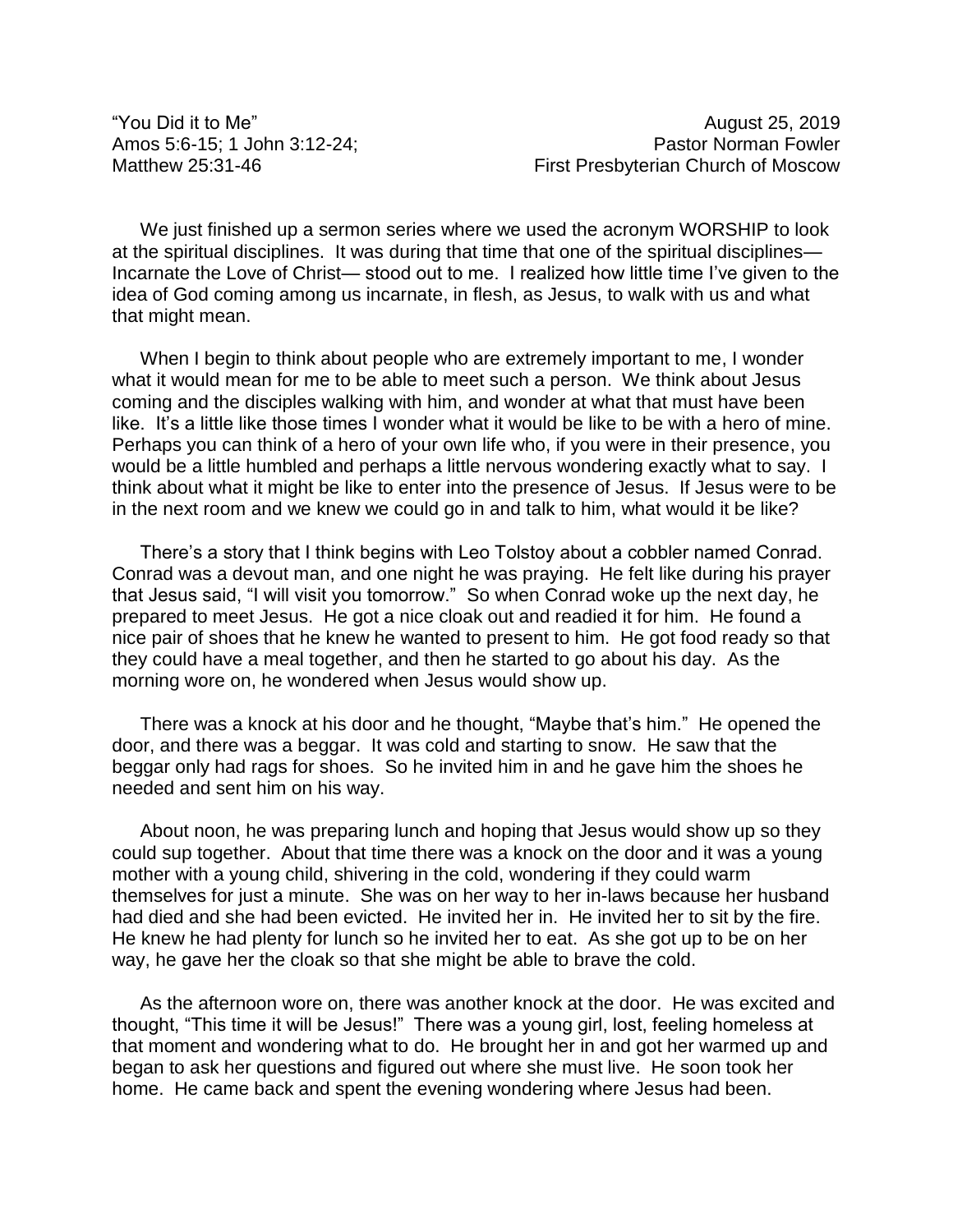That night during his prayers, he heard it. He heard Jesus say, "I came to you three times today in the beggar, in the young woman, and in the child.

When we think about Jesus as being God with us, there is this incredible sense that God so cares about human life that he would become one of us. In Philippians 2, we read: "Finding himself in human form, he humbled himself" that he might do God's will. I can't help but thinking about that phrase because it often feels like as a human being, I sometimes find myself in human form and want to aggrandize myself instead of humble myself to do the will of God.

When Jesus is talking in this passage from Matthew he says "...you did it to me." Oftentimes when I hear that phrase I'm a little hesitant. It's like somebody is going to accuse me of doing something to them. Or I'll say, "You did it to me. You're the problem." Jesus is turning that on its head and saying, "you did it to me" in thanksgiving for what someone has done—the care they have shown, the grace they have given, the hope they have shared. It turns the phrase into something we want to hear. "You did it to me. You enabled me to have life." It is a feeling that we are given about the one who is with us. Not only one who was with us in Galilee so many years ago, but continues to be with us and shows up in the very people around us.

No matter how we sketch out our lives, God is with us and invites us to recognize that following him, that entering into the very grace and love he would show us, is to show that grace and love to one another, particularly to those in need. So often, we think about this and leave it there. Our national church is inviting us to enter into this perhaps in a little more direct way, in a conscious way, asking us to become what's called a Matthew 25 church. The mission agency of our national church is challenging us to recognize that Jesus invites us to care for one another, to love, and to look at the needs of the least of these as a way of recognizing Christ among us and Christ's love shared.

There are three focuses of that initiative. The first is the vitality of a congregation, inviting us to recognize that the vitality of a congregation is not just in how well it sings or how nice we are to each other, but how we share the love of God with our neighbors and our community. How can we be part of a community in a way that brings the very light and grace of God into the community itself?

The second is dismantling structural racism. It's a recognition that we live in a society that has in its foundations a certain amount of racism and that we can begin to address that problem.

Third is eradicating systemic poverty. Poverty is also a restrictor. It holds people back. If we look at the various things that Jesus says in Matthew 25—feed the hungry, give water to the thirsty, clothe the naked, visit the sick and imprisoned—so often this is the plight of the poor. It's the very thing Jesus is inviting us to see, that he will be there amongst the least of these.